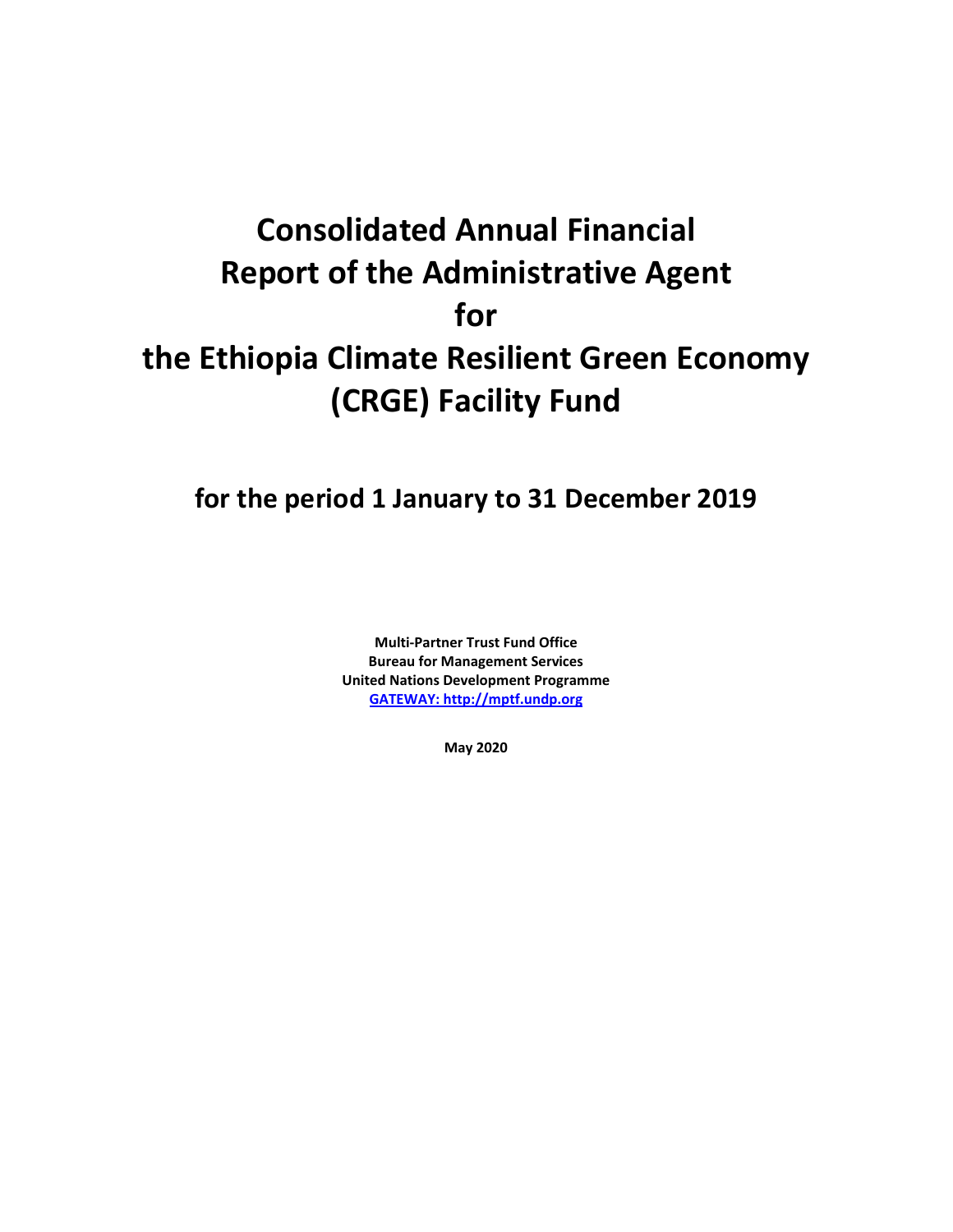#### **PARTICIPATING ORGANIZATIONS CONTRIBUTORS**



United Nations Development Programme Government of Norway

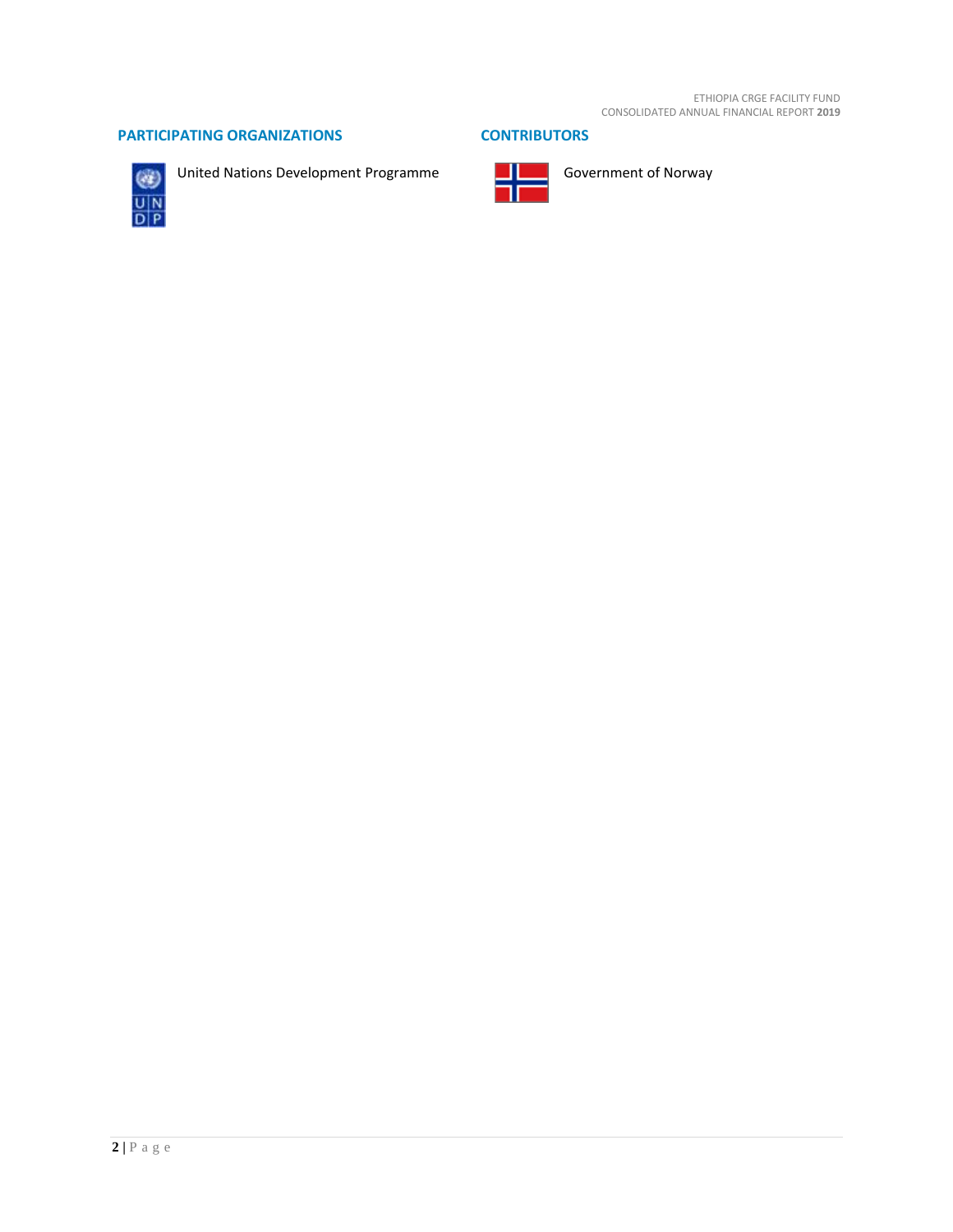#### **DEFINITIONS**

#### **Allocation**

Amount approved by the Steering Committee for a project/programme.

#### **Approved Project/Programme**

A project/programme including budget, etc., that is approved by the Steering Committee for fund allocation purposes.

#### **Contributor Commitment**

Amount(s) committed by a donor to a Fund in a signed Standard Administrative Arrangement with the UNDP Multi-Partner Trust Fund Office (MPTF Office), in its capacity as the Administrative Agent. A commitment may be paid or pending payment.

#### **Contributor Deposit**

Cash deposit received by the MPTF Office for the Fund from a contributor in accordance with a signed Standard Administrative Arrangement.

#### **Delivery Rate**

The percentage of funds that have been utilized, calculated by comparing expenditures reported by a Participating Organization against the 'net funded amount'.

#### **Indirect Support Costs**

A general cost that cannot be directly related to any particular programme or activity of the Participating Organizations. UNDG policy establishes a fixed indirect cost rate of 7% of programmable costs.

#### **Net Funded Amount**

Amount transferred to a Participating Organization less any refunds transferred back to the MPTF Office by a Participating Organization.

#### **Participating Organization**

A UN Organization or other inter-governmental Organization that is an implementing partner in a Fund, as represented by signing a Memorandum of Understanding (MOU) with the MPTF Office for a particular Fund.

#### **Project Expenditure**

The sum of expenses and/or expenditure reported by all Participating Organizations for a Fund irrespective of which basis of accounting each Participating Organization follows for donor reporting.

#### **Project Financial Closure**

A project or programme is considered financially closed when all financial obligations of an operationally completed project or programme have been settled, and no further financial charges may be incurred.

#### **Project Operational Closure**

A project or programme is considered operationally closed when all programmatic activities for which Participating Organization(s) received funding have been completed.

#### **Project Start Date**

Date of transfer of first instalment from the MPTF Office to the Participating Organization.

#### **Total Approved Budget**

This represents the cumulative amount of allocations approved by the Steering Committee.

#### **US Dollar Amount**

The financial data in the report is recorded in US Dollars and due to rounding off of numbers, the totals may not add up.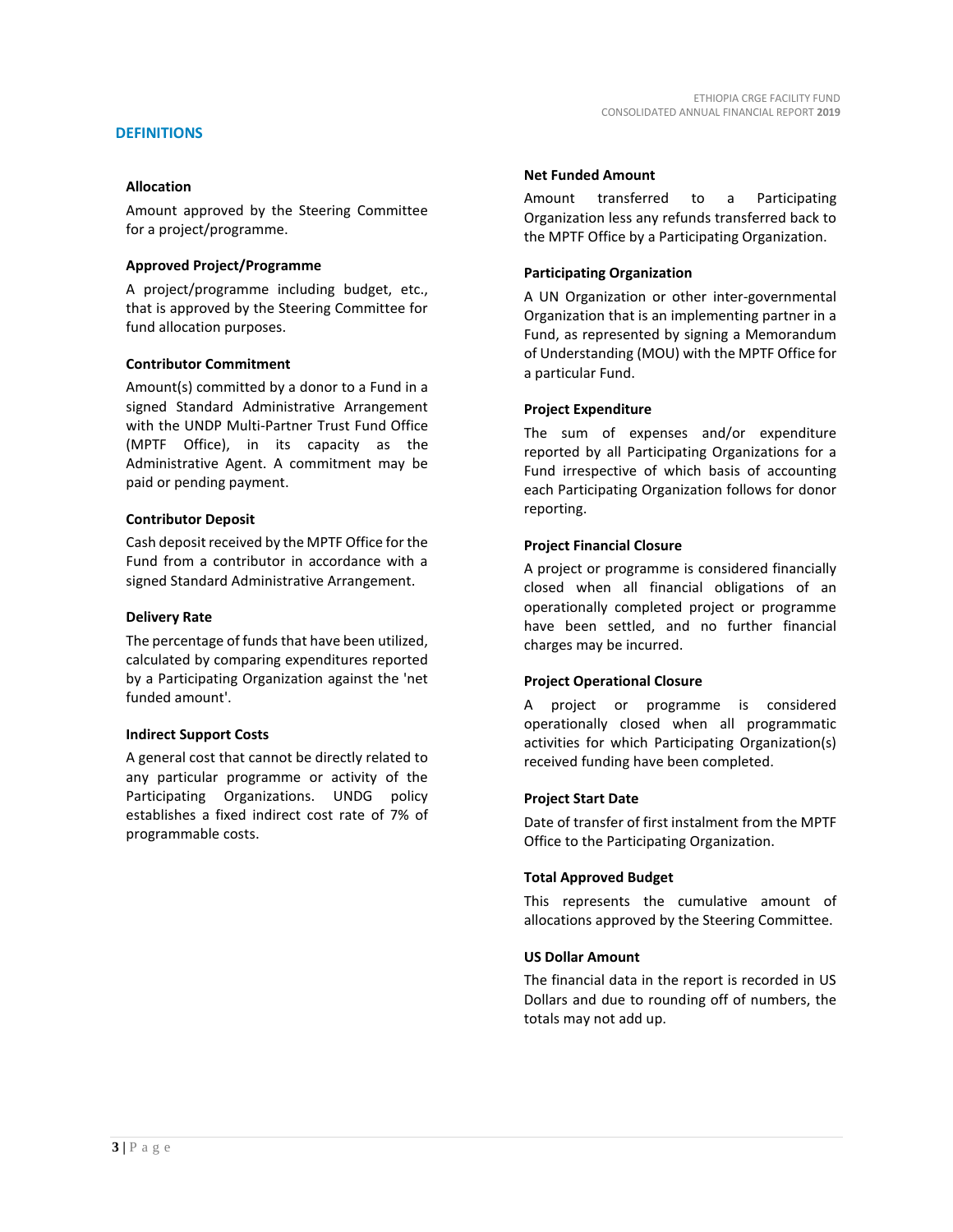#### **INTRODUCTION**

This Consolidated Annual Financial Report of the **Ethiopia Climate Resilient Green Economy (CRGE) Facility Fund** is prepared by the United Nations Development Programme (UNDP) Multi-Partner Trust Fund Office (MPTF Office) in fulfillment of its obligations as Administrative Agent, as per the terms of Reference (TOR), the Memorandum of Understanding (MOU) signed between the UNDP MPTF Office and the Participating Organizations, and the Standard Administrative Arrangement (SAA) signed with contributors.

The MPTF Office, as Administrative Agent, is responsible for concluding an MOU with Participating Organizations and SAAs with contributors. It receives, administers and

manages contributions, and disburses these funds to the Participating Organizations. The Administrative Agent prepares and submits annual consolidated financial reports, as well as regular financial statements, for transmission to contributors.

This consolidated financial report covers the period 1 January to 31 December **2019** and provides financial data on progress made in the implementation of projects of the **Ethiopia CRGE Facility Fund**. It is posted on the MPTF Office GATEWAY [\(http://mptf.undp.org/factsheet/fund/3ET00\)](http://mptf.undp.org/factsheet/fund/3ET00).

The financial data in the report is recorded in US Dollars and due to rounding off of numbers, the totals may not add up.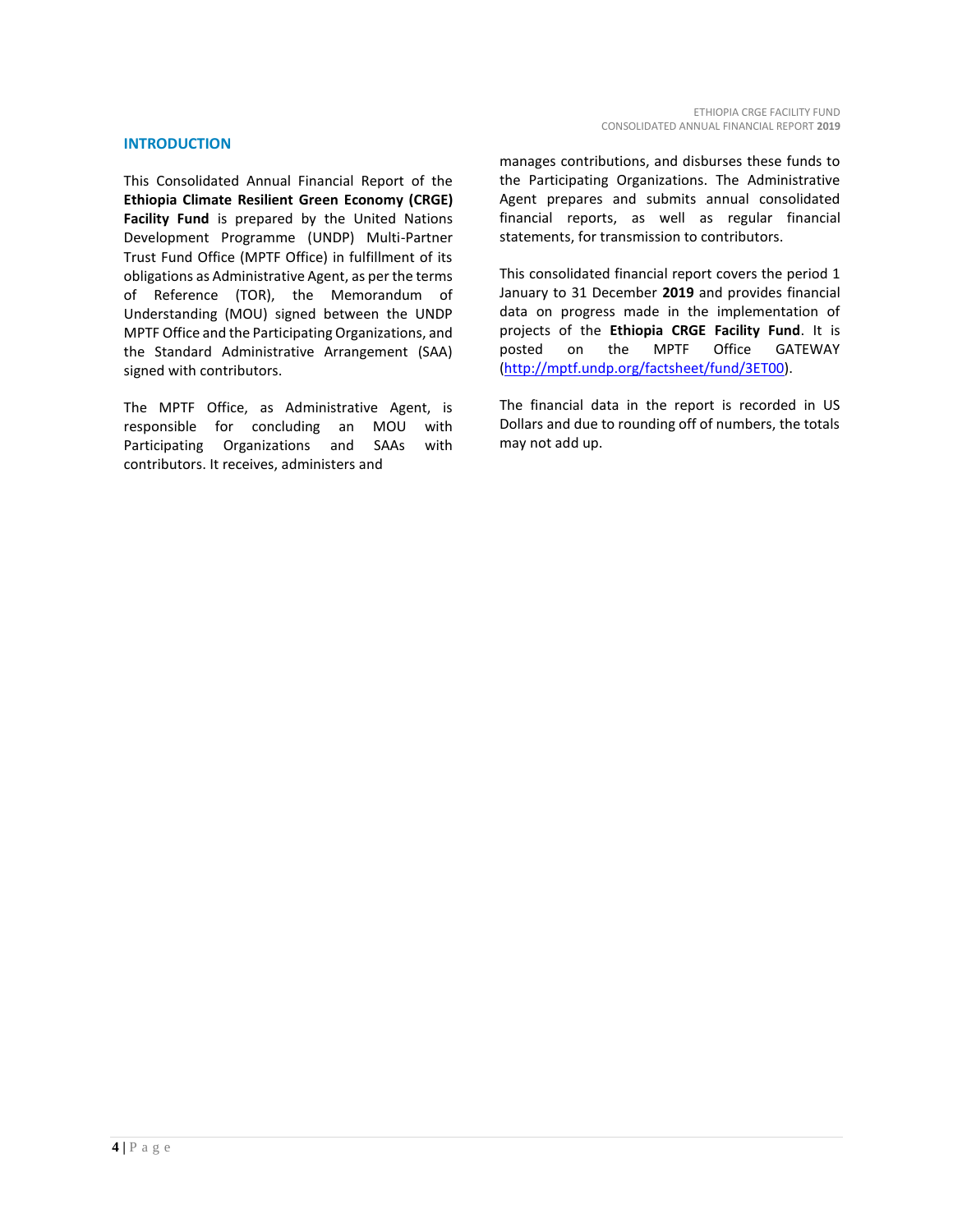#### **2019 FINANCIAL PERFORMANCE**

This chapter presents financial data and analysis of the **Ethiopia CRGE Facility Fund** using the passthrough funding modality as of 31 December **2019**. Financial information for this Fund is also available on the MPTF Office GATEWAY, at the following address:

[http://mptf.undp.org/factsheet/fund/3ET00.](http://mptf.undp.org/factsheet/fund/3ET00)

#### **1. SOURCES AND USES OF FUNDS**

As of 31 December **2019**, **Government of Norway** deposited US\$ **2,610,427** in contributions and US\$ **1,241** was earned in interest.

#### The cumulative source of funds was US\$ **2,611,668**

Of this amount, US\$ **2,584,322** has been net funded to **United Nations Development Programme**, of which US\$ **1,916,863** has been reported as expenditure. The Administrative Agent fee has been charged at the approved rate of 1% on deposits and amounts to US\$ **26,104**. Table 1 provides an overview of the overall sources, uses, and balance of the **Ethiopia CRGE Facility Fund** as of 31 December 2019.

#### **Table 1. Financial Overview, as of 31 December 2019 (in US Dollars)**

|                                                                 | <b>Prior Years</b><br>as of 31-Dec-2018 | Annual 2019 | <b>Cumulative</b> |
|-----------------------------------------------------------------|-----------------------------------------|-------------|-------------------|
| <b>Sources of Funds</b>                                         |                                         |             |                   |
| Contributions from donors                                       | 2,610,427                               |             | 2,610,427         |
| Fund Earned Interest and Investment Income                      | 1,211                                   | 30          | 1,241             |
| Interest Income received from Participating Organizations       |                                         |             |                   |
| Refunds by Administrative Agent to Contributors                 |                                         |             |                   |
| Fund balance transferred to another MDTF                        |                                         |             |                   |
| Other Income                                                    |                                         |             |                   |
| <b>Total: Sources of Funds</b>                                  | 2,611,638                               | 30          | 2,611,668         |
| <b>Use of Funds</b>                                             |                                         |             |                   |
| <b>Transfers to Participating Organizations</b>                 | 1,693,032                               | 891,290     | 2,584,322         |
| Refunds received from Participating Organizations               |                                         |             |                   |
| <b>Net Funded Amount</b>                                        | 1,693,032                               | 891,290     | 2,584,322         |
| <b>Administrative Agent Fees</b>                                | 26,104                                  |             | 26,104            |
| Direct Costs: (Steering Committee, Secretariatetc.)             |                                         |             |                   |
| <b>Bank Charges</b>                                             | $\Omega$                                | 0           | O                 |
| <b>Other Expenditures</b>                                       |                                         |             |                   |
| <b>Total: Uses of Funds</b>                                     | 1,719,136                               | 891,290     | 2,610,427         |
| Change in Fund cash balance with Administrative Agent           |                                         | (891, 260)  | 1,241             |
| Opening Fund balance (1 January)                                |                                         | 892,501     |                   |
| <b>Closing Fund balance (31 December)</b>                       | 892,501                                 | 1,241       | 1,241             |
| Net Funded Amount (Includes Direct Cost)                        | 1,693,032                               | 891,290     | 2,584,322         |
| Participating Organizations' Expenditure (Includes Direct Cost) | 1,450,127                               | 466,736     | 1,916,863         |
| <b>Balance of Funds with Participating Organizations</b>        |                                         |             | 667,459           |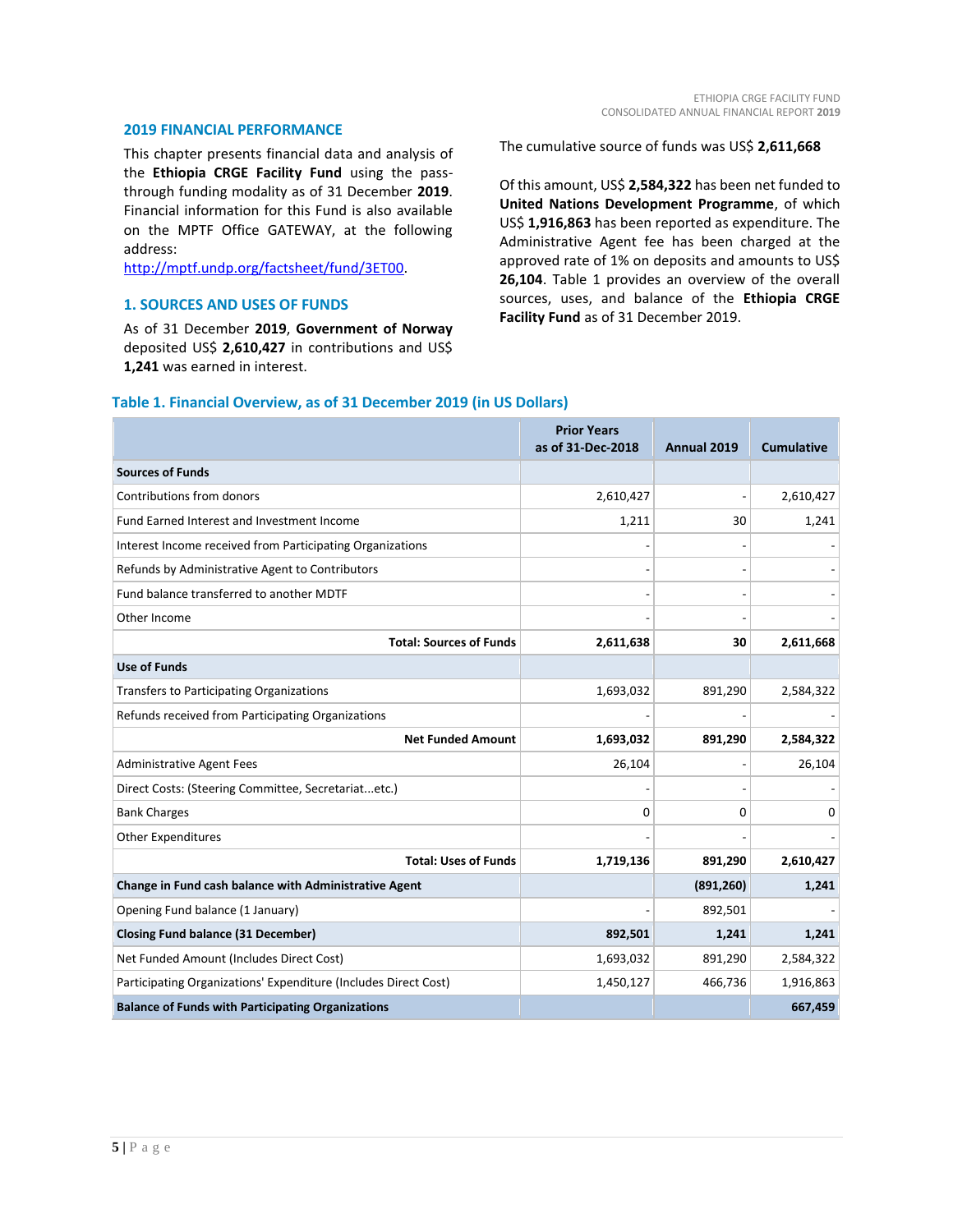#### **2. PARTNER CONTRIBUTIONS**

Table 2 provides information on cumulative contributions received from all contributors to this Fund as of 31 December **2019**.

The **Ethiopia CRGE Facility Fund** is currently being financed by **Government of Norway** contributors, as listed in the table below.

The table below includes commitments made up to 31 December **2019** through signed Standard Administrative Agreements, and deposits made through **2019**. It does not include commitments that were made to the fund beyond **2019**.

#### **Table 2. Contributors' Commitments and Deposits, as of 31 December 2019 (in US Dollars)**

| <b>Contributors</b>  | <b>Total Commitments</b> | <b>Prior Years</b><br>as of 31-Dec-2018 Deposits | <b>Current Year</b><br>Jan-Dec-2019 Deposits | <b>Total Deposits</b> |
|----------------------|--------------------------|--------------------------------------------------|----------------------------------------------|-----------------------|
| Government of Norway | 2,610,427                | 2,610,427                                        |                                              | 2,610,427             |
| <b>Grand Total</b>   | 2,610,427                | 2,610,427                                        |                                              | 2,610,427             |

#### **3. INTEREST EARNED**

Interest income is earned in two ways: 1) on the balance of funds held by the Administrative Agent (Fund earned interest), and 2) on the balance of funds held by the Participating Organizations (Agency earned interest) where their Financial Regulations and Rules allow return of interest to the AA.

As of 31 December **2019**, Fund earned interest amounts to US\$ **1,241**.

Details are provided in the table below.

#### **Table 3. Sources of Interest and Investment Income, as of 31 December 2019 (in US Dollars)**

| <b>Interest Earned</b>                     | <b>Prior Years</b><br>as of 31-Dec-2018 | <b>Current Year</b><br>Jan-Dec-2019 | Total |
|--------------------------------------------|-----------------------------------------|-------------------------------------|-------|
| <b>Administrative Agent</b>                |                                         |                                     |       |
| Fund Earned Interest and Investment Income | 1,211                                   | 30                                  | 1,241 |
| <b>Total: Fund Earned Interest</b>         | 1,211                                   | 30                                  | 1,241 |
| <b>Participating Organization</b>          |                                         |                                     |       |
| <b>Total: Agency earned interest</b>       |                                         |                                     |       |
| <b>Grand Total</b>                         | 1,211                                   | 30                                  | 1,241 |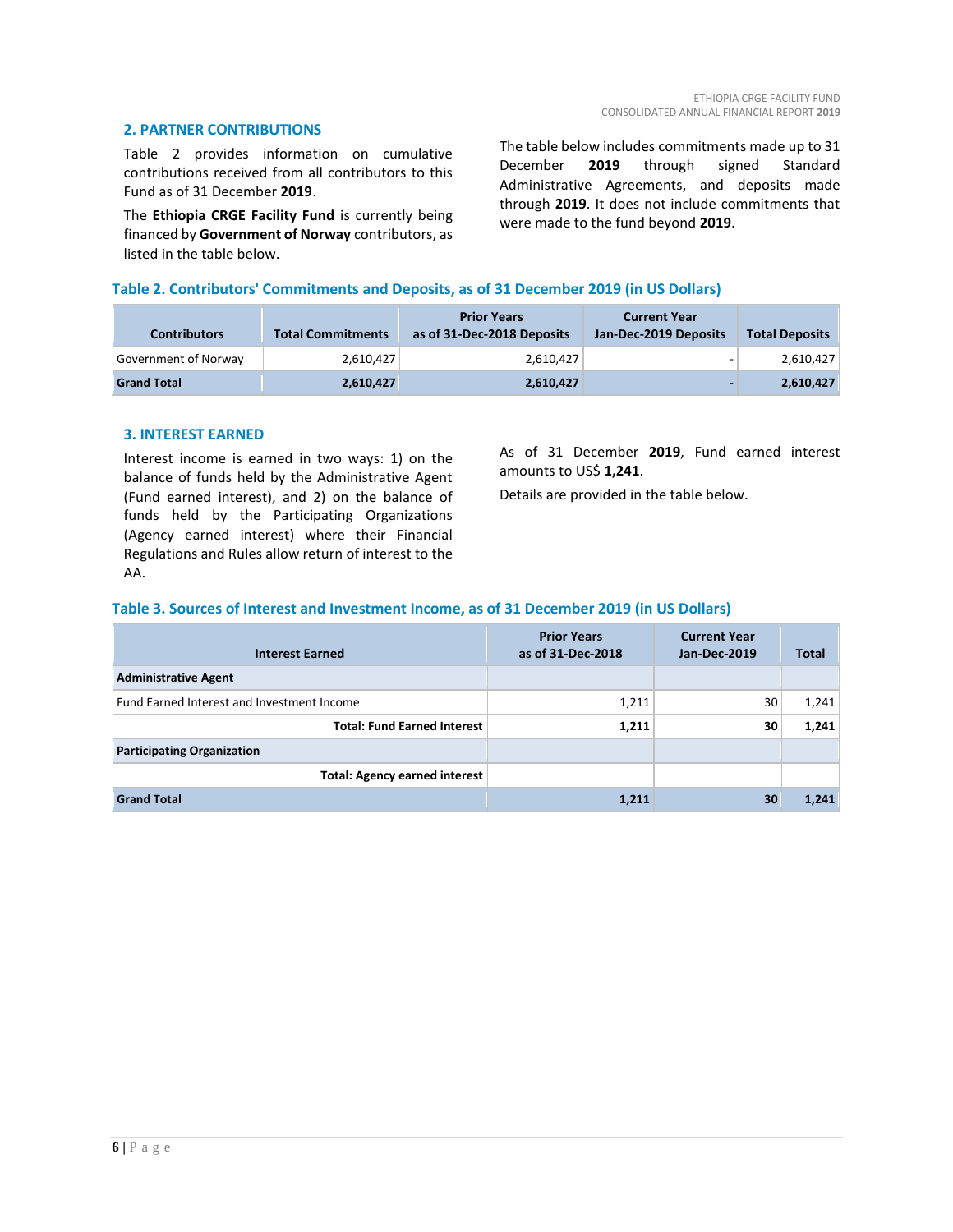#### **4. TRANSFER OF FUNDS**

Allocations to Participating Organizations are approved by the Steering Committee and disbursed by the Administrative Agent. As of 31 December **2019**, the AA has transferred US\$ **2,584,322** to **1** Participating Organizations (see list below).

**4.1 TRANSFER BY PARTICIPATING ORGANIZATION**

Table 4 provides additional information on the refunds received by the MPTF Office, and the net funded amount for each of the Participating Organizations.

|                 | Table 4. Transfer, Refund, and Net Funded Amount by Participating Organization, as of 31 December 2019 |  |  |
|-----------------|--------------------------------------------------------------------------------------------------------|--|--|
| (in US Dollars) |                                                                                                        |  |  |

| <b>Participating</b> | Prior Years as of 31-Dec-2018 |                | <b>Current Year Jan-Dec-2019</b> |                  |                | Total             |                  |                |                   |
|----------------------|-------------------------------|----------------|----------------------------------|------------------|----------------|-------------------|------------------|----------------|-------------------|
| <b>Organization</b>  | <b>Transfers</b>              | <b>Refunds</b> | <b>Net Funded</b>                | <b>Transfers</b> | <b>Refunds</b> | <b>Net Funded</b> | <b>Transfers</b> | <b>Refunds</b> | <b>Net Funded</b> |
| <b>UNDP</b>          | 1,693,032                     |                | 1.693.032                        | 891.290          |                | 891.290           | 2,584,322        |                | 2,584,322         |
| <b>Grand Total</b>   | 1,693,032                     |                | 1.693.032                        | 891.290          |                | 891.290           | 2,584,322        |                | 2,584,322         |

#### **5. EXPENDITURE AND FINANCIAL DELIVERY RATES**

All final expenditures reported for the year **2019** were submitted by the Headquarters of the Participating Organizations. These were consolidated by the MPTF Office.

Project expenditures are incurred and monitored by each Participating Organization, and are reported as per the agreed upon categories for inter-agency harmonized reporting. The reported expenditures were submitted via the MPTF Office's online expenditure reporting tool. The **2019** expenditure data has been posted on the MPTF Office GATEWAY at [http://mptf.undp.org/factsheet/fund/3ET00.](http://mptf.undp.org/factsheet/fund/3ET00)

#### **5.1 EXPENDITURE REPORTED BY PARTICIPATING ORGANIZATION**

In **2019**, US\$ **891,290** was net funded to Participating Organizations, and US\$ **466,736** was reported in expenditure.

As shown in table below, the cumulative net funded amount is US\$ **2,584,322** and cumulative expenditures reported by the Participating Organizations amount to US\$ **1,916,863**. This equates to an overall Fund expenditure delivery rate of **74** percent.

The agencies with the three highest delivery rates are: UNDP (74%), 0

#### **Table 5.1 Net Funded Amount, Reported Expenditure, and Financial Delivery by Participating Organization, as of 31 December 2019 (in US Dollars)**

|                                      |                           |                             | <b>Expenditure</b>                      |                                     |                   |                           |
|--------------------------------------|---------------------------|-----------------------------|-----------------------------------------|-------------------------------------|-------------------|---------------------------|
| <b>Participating</b><br>Organization | Approved<br><b>Amount</b> | <b>Net Funded</b><br>Amount | <b>Prior Years</b><br>as of 31-Dec-2018 | <b>Current Year</b><br>Jan-Dec-2019 | <b>Cumulative</b> | <b>Delivery Rate</b><br>% |
| <b>UNDP</b>                          | 2,584,322                 | 2,584,322                   | 1,450,127                               | 466,736                             | 1,916,863         | 74.17                     |
| <b>Grand Total</b>                   | 2,584,322                 | 2,584,322                   | 1,450,127                               | 466,736                             | 1,916,863         | 74.17                     |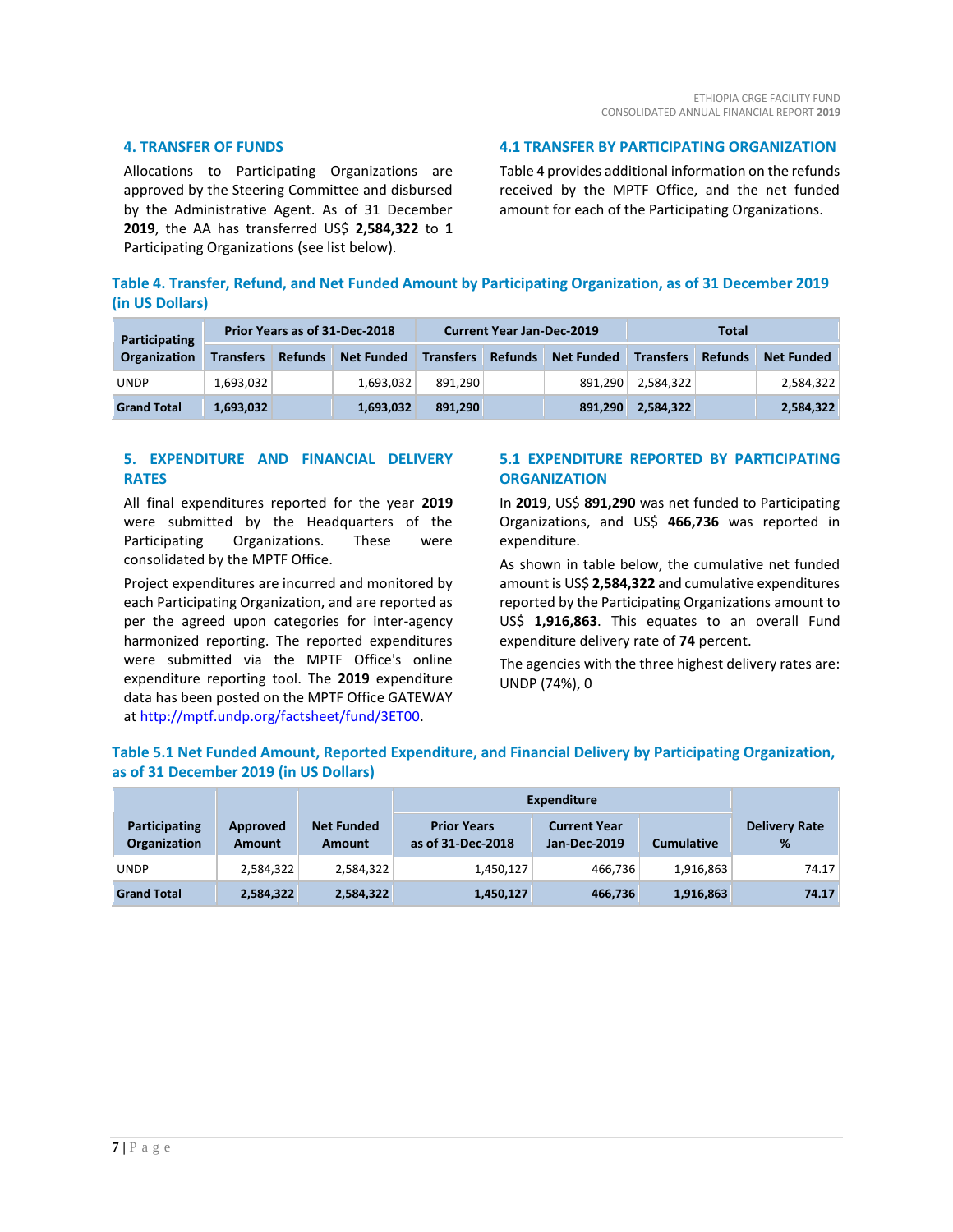#### **5.2 EXPENDITURE BY PROJECT**

Table 5 displays the net funded amounts, expenditures reported and the financial delivery rates by Participating Organization.

### **Table 5.2 Expenditure by Project within Sector, as of 31 December 2019 (in US Dollars)**

| Sector / Project No.and Project Title |                                                                          | <b>Participating</b><br><b>Organization</b> | <b>Project</b><br><b>Status</b> | Total<br>Approved<br>Amount | <b>Net</b><br><b>Funded</b><br><b>Amount</b> | <b>Total</b><br>Expenditure | <b>Delivery</b><br>Rate<br>% |
|---------------------------------------|--------------------------------------------------------------------------|---------------------------------------------|---------------------------------|-----------------------------|----------------------------------------------|-----------------------------|------------------------------|
|                                       | <b>W2 Responsive Window</b>                                              |                                             |                                 |                             |                                              |                             |                              |
| 00104017                              | Institutional Strengthening for Forest<br>Sector development in Ethiopia | <b>UNDP</b>                                 | On<br>Going                     | 2,584,322                   | 2,584,322                                    | 1,916,863                   | 74.17                        |
| W2 Responsive Window: Total           |                                                                          |                                             |                                 | 2,584,322                   | 2,584,322                                    | 1,916,863                   | 74.17                        |
|                                       |                                                                          |                                             |                                 |                             |                                              |                             |                              |
| <b>Grand Total</b>                    |                                                                          | 2,584,322                                   | 2,584,322                       | 1,916,863                   | 74.17                                        |                             |                              |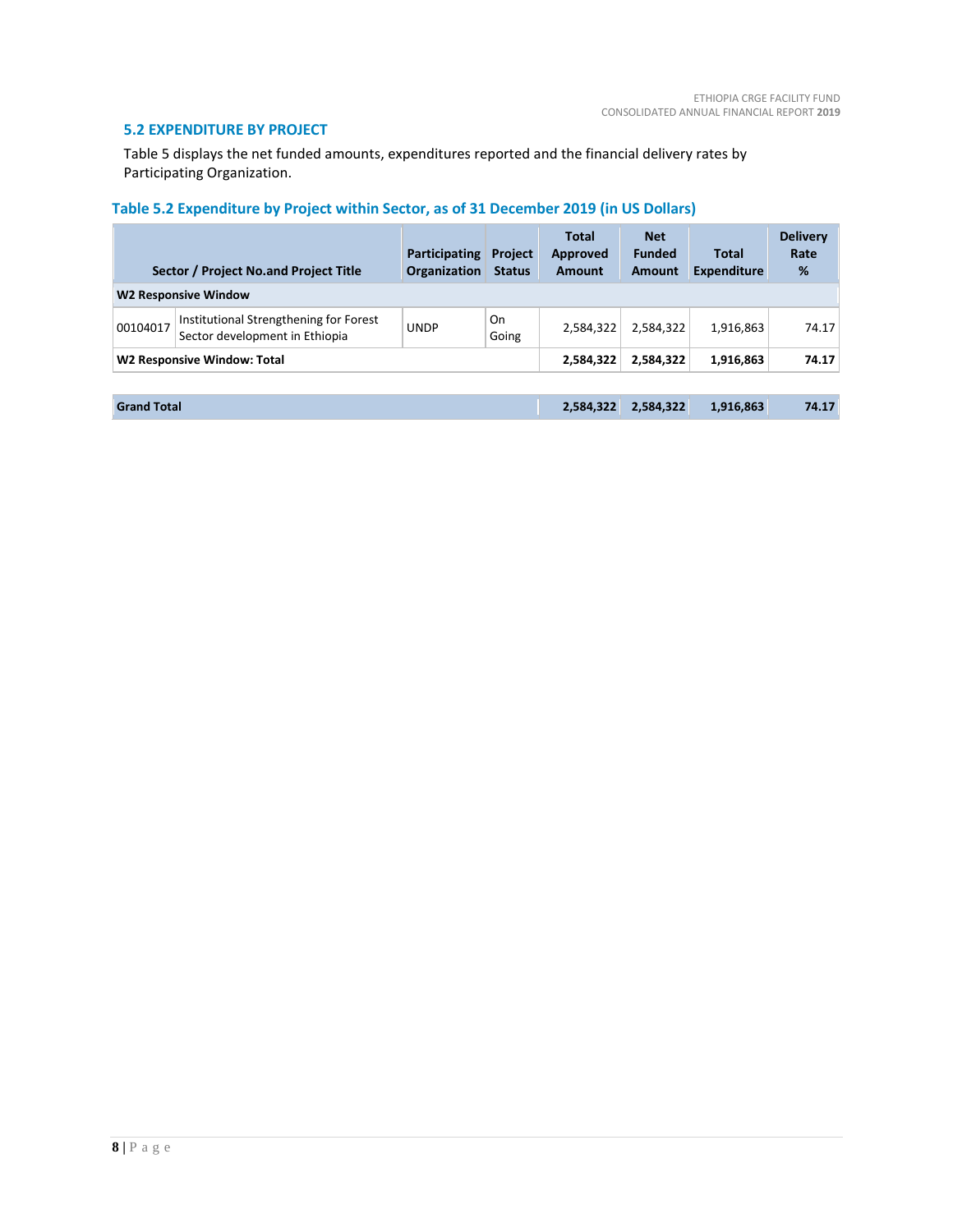#### **5.3 EXPENDITURE REPORTED BY CATEGORY**

Project expenditures are incurred and monitored by each Participating Organization and are reported as per the agreed categories for inter-agency harmonized reporting. In 2006 the UN Development Group (UNDG) established six categories against which UN entities must report inter-agency project expenditures. Effective 1 January 2012, the UN Chief Executive Board (CEB) modified these categories as a result of IPSAS adoption to comprise eight categories. All expenditure incurred prior to 1 January 2012 have been reported in the old categories; post 1 January 2012 all expenditure are reported in the new eight categories. See table below.

#### **2012 CEB Expense Categories**

- 1. Staff and personnel costs
- 2. Supplies, commodities and materials
- 3. Equipment, vehicles, furniture and depreciation
- 4. Contractual services
- 5. Travel
- 6. Transfers and grants
- 7. General operating expenses
- 8. Indirect costs

\_\_\_\_\_\_\_\_\_\_\_\_\_\_\_\_\_\_\_\_\_\_

#### **Table 5.3 Expenditure by UNDG Budget Category, as of 31 December 2019 (in US Dollars)**

|                                           | <b>Expenditure</b>                      |                                            |              |                                                     |
|-------------------------------------------|-----------------------------------------|--------------------------------------------|--------------|-----------------------------------------------------|
| Category                                  | <b>Prior Years</b><br>as of 31-Dec-2018 | <b>Current Year</b><br><b>Jan-Dec-2019</b> | <b>Total</b> | <b>Percentage of Total</b><br><b>Programme Cost</b> |
| Staff & Personnel Cost                    | 63,071                                  | 14,305                                     | 77,376       | 4.31                                                |
| Suppl, Comm, Materials                    | 36,764                                  | 214,027                                    | 250,791      | 13.98                                               |
| Equip, Veh, Furn, Depn                    | 105,402                                 |                                            | 105,402      | 5.88                                                |
| <b>Contractual Services</b>               | 706,982                                 | 100,735                                    | 807,717      | 45.03                                               |
| Travel                                    | 181,707                                 | 1,451                                      | 183,158      | 10.21                                               |
| <b>Transfers and Grants</b>               |                                         |                                            |              |                                                     |
| <b>General Operating</b>                  | 262,890                                 | 106,377                                    | 369,267      | 20.59                                               |
| <b>Programme Costs Total</b>              | 1,356,816                               | 436,895                                    | 1,793,711    | 100.00                                              |
| <sup>1</sup> Indirect Support Costs Total | 93,311                                  | 29,841                                     | 123,152      | 6.87                                                |
| <b>Total</b>                              | 1,450,127                               | 466,736                                    | 1,916,863    |                                                     |

**1 Indirect Support Costs** charged by Participating Organization, based on their financial regulations, can be deducted upfront or at a later stage during implementation. The percentage may therefore appear to exceed the 7% agreed-upon for on-going projects. Once projects are financially closed, this number is not to exceed 7%.